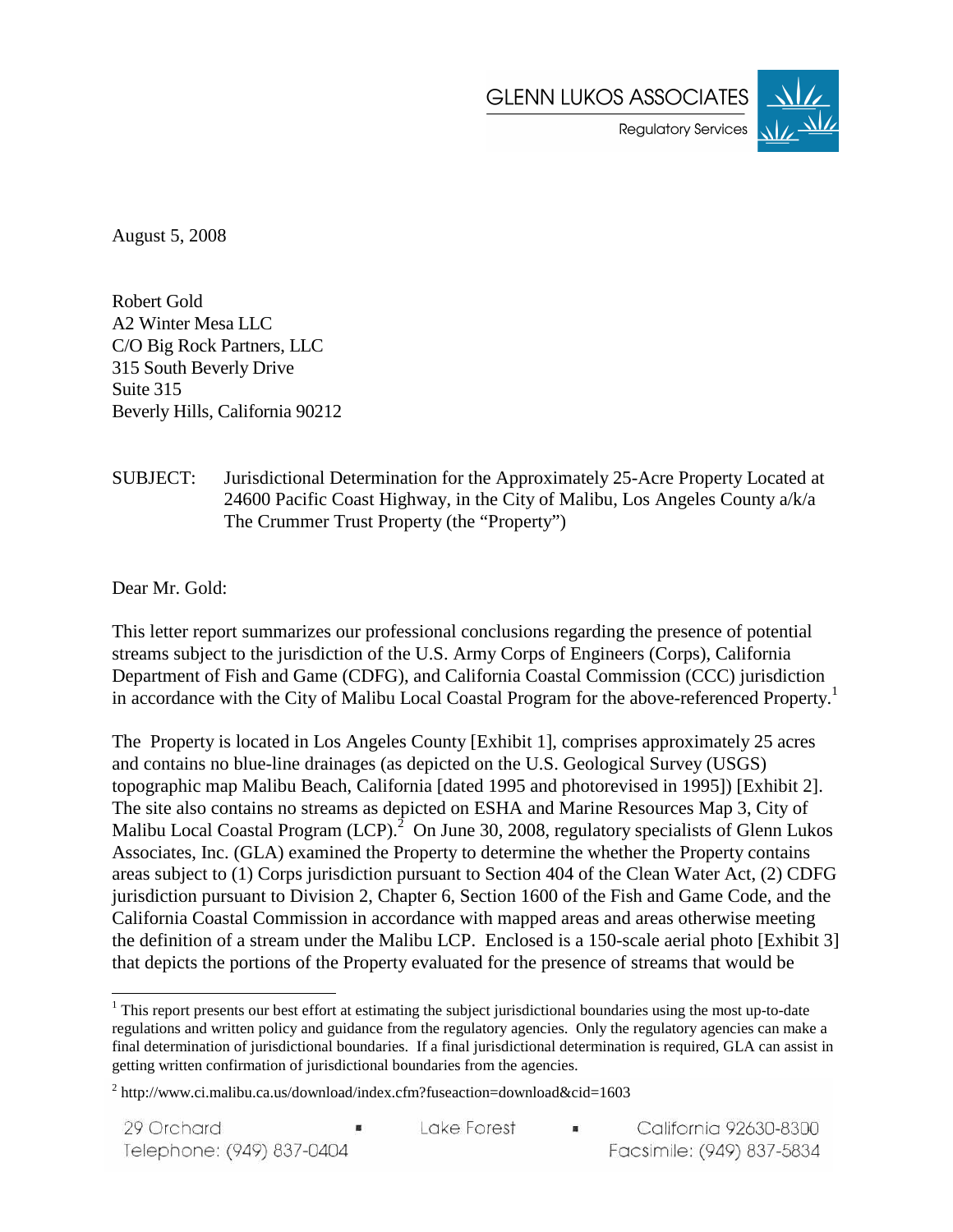subject to Corps, CDFG, or CCC jurisdiction. Photographs to document the topography, vegetative communities, and area evaluated are provided as Exhibit 4.

There are no streams that would be subject to Corps jurisdiction associated with the Property.

There are no streams that would be subject to CDFG jurisdiction associated with the Property.

There are no streams that would be subject to CCC jurisdiction associated with the Property.

# **I. METHODOLOGY**

1

Prior to beginning the field delineation a 150-scale color aerial photograph, a 150-scale topographic base map of the Property, and the previously cited USGS topographic map and the ESHA and Marine Resources Map 3, City of Malibu LCP were examined to determine the locations of potential areas of Corps/CDFG/CCC jurisdictional streambed. Areas of the Property that exhibited the potential for presence of streams and/or wetland vegetation, soils and hydrology were evaluated in accordance with guidance from the Corps, CDFG and Malibu LCP regarding the definition of streams promulgated by each agency. The Property was also evaluated for the presence of wetlands using the methodology set forth in the U.S. Army Corps of Engineers 1987 Wetland Delineation Manual<sup>3</sup> (Wetland Manual) and the 2006 Interim Regional Supplement to the Corps of Engineers Wetland Delineation Manual: Arid West Supplement (Arid West Supplement).<sup>4</sup> On the basis of the outlined methodology two features, a swale/gully in the center of the property and another swale/gully on the western edge of the Property were identified for further evaluation.

The Soil Conservation Service  $(SCS)^5$  has mapped the following soil types as occurring in the general vicinity of the Property:

<sup>&</sup>lt;sup>3</sup> Environmental Laboratory. 1987. Corps of Engineers Wetlands Delineation Manual, Technical Report Y-87-1, U.S. Army Engineer Waterways Experimental Station, Vicksburg, Mississippi.

<sup>&</sup>lt;sup>4</sup> U.S. Army Corps of Engineers. 2006. Interim Regional Supplement to the Corps of Engineers Wetland Delineation Manual: Arid West Supplement. Ed. J.S. Wakeley, R.W. Lichevar, and C.V. Noble. ERDC/EL TR-06- 16. Vicksburg, MS: U.S. Army Engineer Research and Development Center.

<sup>&</sup>lt;sup>5</sup> SCS is now known as the National Resource Conservation Service or NRCS.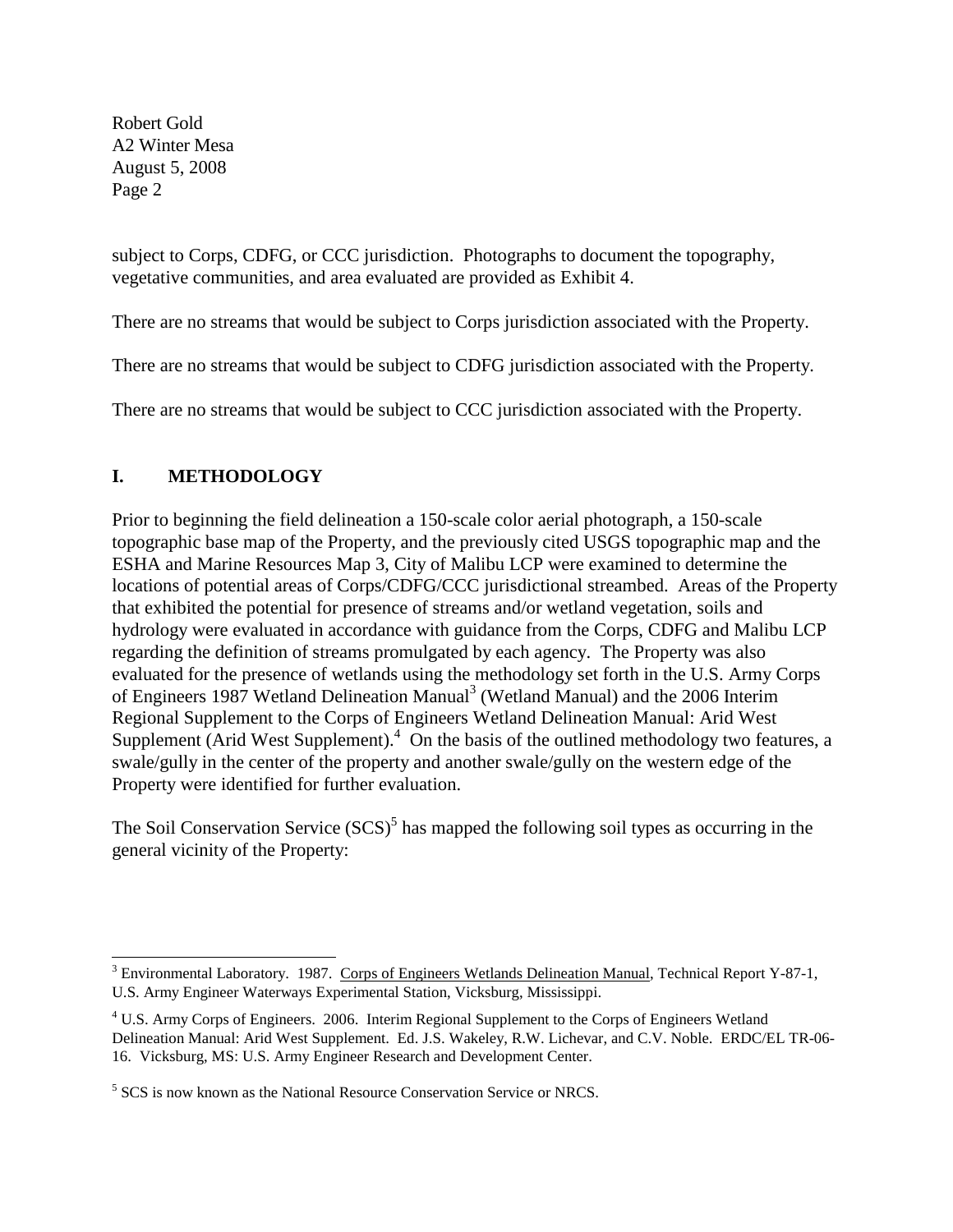#### **Danville-Urban land complex, 0 to 9 percent slopes**

This soil series is comprised of 80 percent of Danville, coastal, and similar soils, 15 percent urban land, and 5 percent minor components of Xerorthents, escarpments and Danville, very gravelly surface. Where this series occurs, it is generally located in urban areas within the southern California mountains.

#### **Danville, Coastal**

This well-drained soil formed in alluvium derived from metavolcanic and/or sedimentary rock. Slopes range from 2 to 9 percent on dominantly facing east to southwest alluvial fans and terraces. A typical profile consists of 0 to 4 inches clay loam and 4 to 60 inches clay.

#### **Calcic Argixerolls, 30 to 75 percent slopes**

This well drained soil is derived from parent material of colluvium and/or residuum weathered from calcareous sandstone. The soil is found on hills and steep terraces with slopes ranging from 30 to 75 percent. A typical profile consists of: 0 to 1 inches of Silt loam, 1 to 15 inches of Silty clay loam, 15 to 37 inches of Silt loam and 37 to 47 inches of weathered bedrock.

None of these soil units are identified as hydric in the SCS's publication, Hydric Soils of the United States<sup>6</sup>.

# **II. JURISDICTION**

-

# **A. Army Corps of Engineers**

Pursuant to Section 404 of the Clean Water Act, the Corps regulates the discharge of dredged and/or fill material into waters of the United States. The term "waters of the United States" is defined in Corps regulations at 33 CFR Part 328.3(a) as:

*(1) All waters which are currently used, or were used in the past, or may be susceptible to use in interstate or foreign commerce, including all waters which are subject to the ebb and flow of the tide;* 

<sup>&</sup>lt;sup>6</sup> United States Department of Agriculture, Soil Conservation Service. 1991. Hydric Soils of the United States, 3rd Edition, Miscellaneous Publication Number 1491. (In cooperation with the National Technical Committee for Hydric Soils.)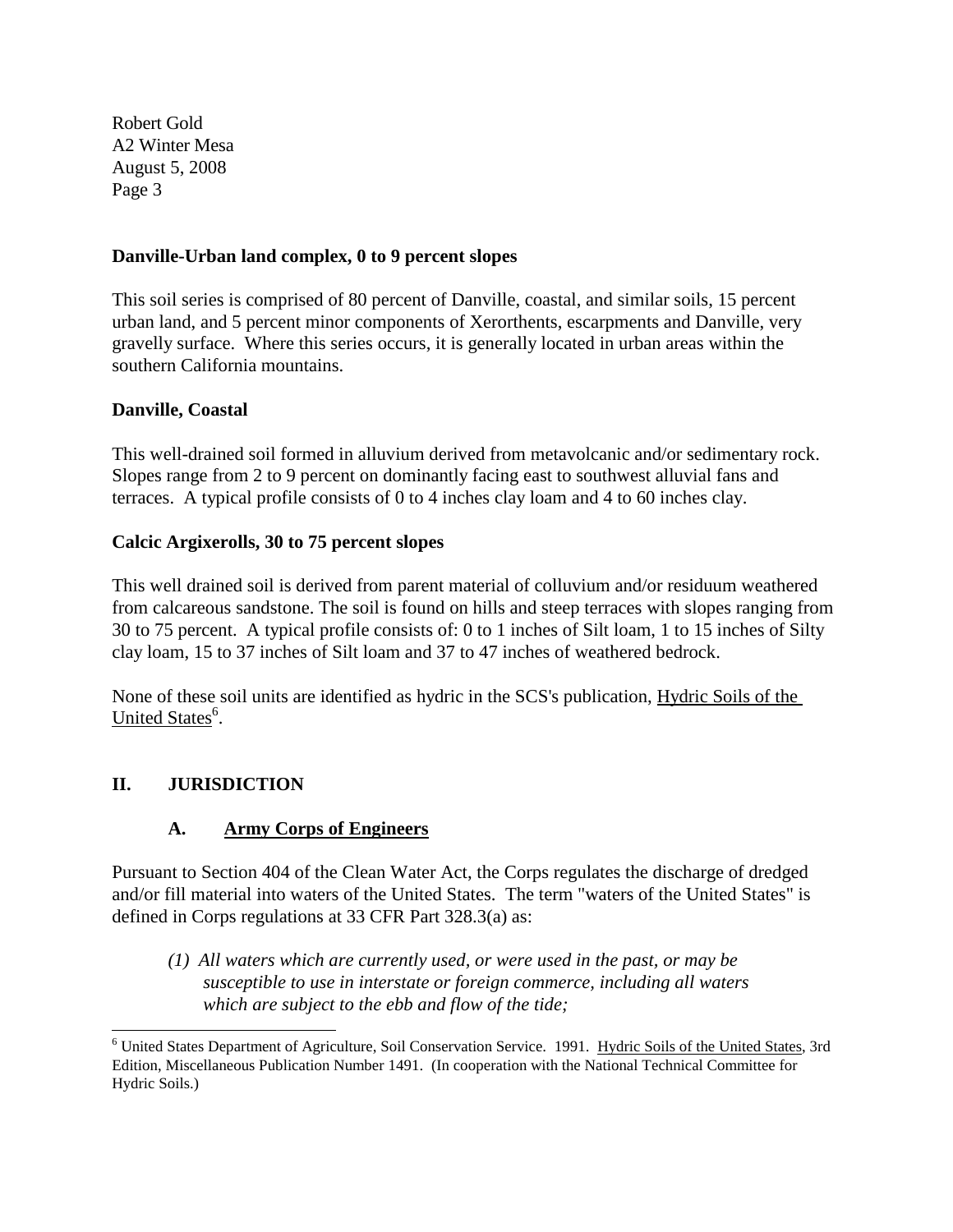- *(2) All interstate waters including interstate wetlands;*
- *(3) All other waters such as intrastate lakes, rivers, streams (including intermittent streams), mudflats, sandflats, wetlands, sloughs, prairie potholes, wet meadows, playa lakes, or natural ponds, the use, degradation or destruction of which could affect foreign commerce including any such waters:* 
	- *(i) Which are or could be used by interstate or foreign travelers for recreational or other purposes; or*
	- *(ii) From which fish or shell fish are or could be taken and sold in interstate or foreign commerce; or*
	- *(iii) Which are used or could be used for industrial purpose by industries in interstate commerce...*
- *(4) All impoundments of waters otherwise defined as waters of the United States under the definition;*
- *(5) Tributaries of waters identified in paragraphs (a) (1)-(4) of this section;*
- *(6) The territorial seas;*
- *(7) Wetlands adjacent to waters (other than waters that are themselves wetlands) identified in paragraphs (a) (1)-(6) of this section.*

In the absence of wetlands, the limits of Corps jurisdiction in non-tidal waters, such as intermittent streams, extend to the OHWM which is defined at 33 CFR 328.3(e) as:

*...that line on the shore established by the fluctuation of water and indicated by physical characteristics such as clear, natural line impressed on the bank, shelving, changes in the character of soil, destruction of terrestrial vegetation, the presence of litter and debris, or other appropriate means that consider the characteristics of the surrounding areas.* 

#### **1. Rapanos v. United States and Carabell v. United States**

On June 5, 2007, the U.S. Environmental Protection Agency (EPA) and Corps issued joint guidance that addresses the scope of jurisdiction pursuant to the Clean Water Act in light of the Supreme Court's decision in the consolidated cases *Rapanos v. United States* and *Carabell v. United States* ("Rapanos"). The chart below was provided in the joint EPA/Corps guidance.

For project sites that include waters other than Traditional Navigable Waters (TNWs) and/or their adjacent wetlands or Relatively Permanent Waters (RPMs) tributary to TNWs and/or their adjacent wetlands as set forth in the chart below, the Corps must apply the significant nexus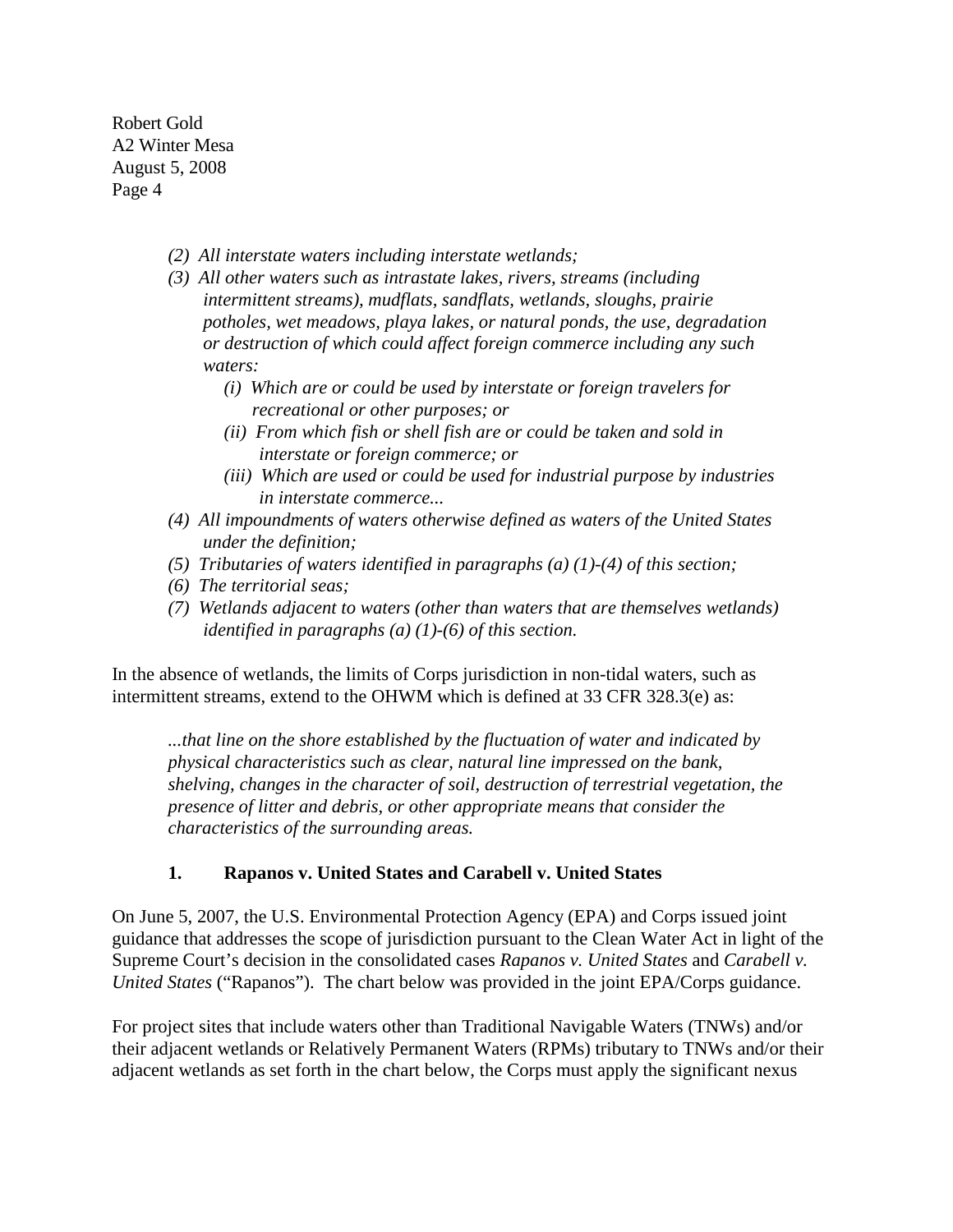standard to determine jurisdiction. However the significant nexus standard does not apply to the features such as ditches and swales as described below.

The agencies will assert jurisdiction over the following waters:

- Traditional navigable waters
- Wetlands adjacent to traditional navigable waters
- Non-navigable tributaries of traditional navigable waters that are relatively permanent where the tributaries typically flow year-round or have continuous flow at least seasonally (e.g., typically three months)
- Wetlands that directly abut such tributaries

The agencies will decide jurisdiction over the following waters based on a fact-specific analysis to determine whether they have a significant nexus with a traditional navigable water:

- Non-navigable tributaries that are not relatively permanent
- Wetlands adjacent to non-navigable tributaries that are not relatively permanent
- Wetlands adjacent to but that do not directly abut a relatively permanent non-navigable tributary

The agencies generally will not assert jurisdiction over the following features:

- Swales or erosional features (e.g., gullies, small washes characterized by low volume, infrequent or short duration flow)
- Ditches (including roadside ditches) excavated wholly in and draining only uplands and that do not carry a relatively permanent flow of water

The agencies will apply the significant nexus standard as follows:

- A significant nexus analysis will assess the flow characteristics and functions of the tributary itself and the functions performed by all wetlands adjacent to the tributary to determine if they significantly affect the chemical, physical and biological integrity of downstream traditional navigable waters
- Significant nexus includes consideration of hydrologic and ecologic factors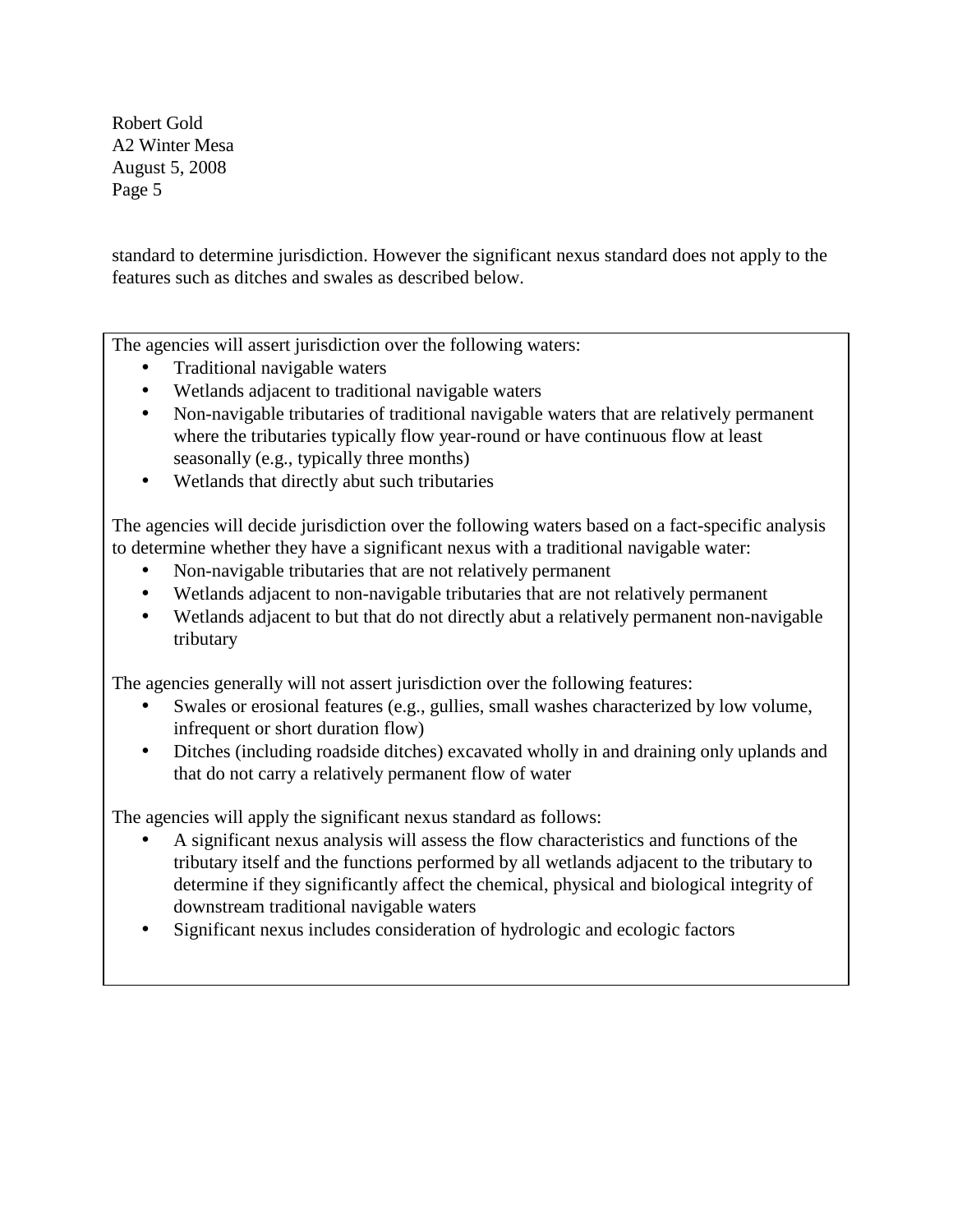-

#### **B. California Department of Fish and Game**

Pursuant to Division 2, Chapter 6, Sections 1600-1603 of the California Fish and Game Code, the CDFG regulates all diversions, obstructions, or changes to the natural flow or bed, channel, or bank of any river, stream, or lake, which supports fish or wildlife.

The following definitions were considered by GLA for the potential presence of a "stream" subject to CDFG jurisdiction:

The term stream is defined in Title 14, California Code of Regulations (CCR), Section 1.72 as follows:

 *A stream is a body of water that flows at least periodically or intermittently through a bed or channel having banks and supports fish or other aquatic life. This includes watercourses having a surface or subsurface flow that supports or has supported riparian vegetation.* 

This definition includes two components within the first sentence. First, as stated in the opening clause of the sentence, is the concept that a stream is a body of water that flows at least periodically over a bed that exhibits banks. The second component, as set forth in the second clause of the same sentence, states that the water body "supports fish or other aquatic life". This includes riparian vegetation. The second clause is connected to the first by the conjunctive "and" which means that **both** must be present for a water body to meet the definition of a stream.

The definition of "stream" in the Fish and Game Code includes two terms intended to characterize flow regimes: "periodically" and "intermittently". The term intermittently has a clear meaning in the context of stream systems, and refers to streams that exhibit flows for extended periods because the groundwater level is above the invert of the channel for some period. In contrast, the term "periodically" is not used conventionally for purposes of describing stream flow.

Page II-2, Paragraph 1 of CDFG's Field Guide<sup>7</sup> states that "(t)he term stream can include intermittent and ephemeral streams". The term "ephemeral" is regularly used to describe flow regimes that flow only in response to storm events. Groundwater, by definition does

<sup>7</sup> California Department of Fish and Game, Environmental Services Division (January 1994). *A Field Guide to Lake and Streambed Alteration Agreements Sections 1600 –1607 California Fish and Game Code.* The Field Guide is intended to provide guidance and is not a rule or law.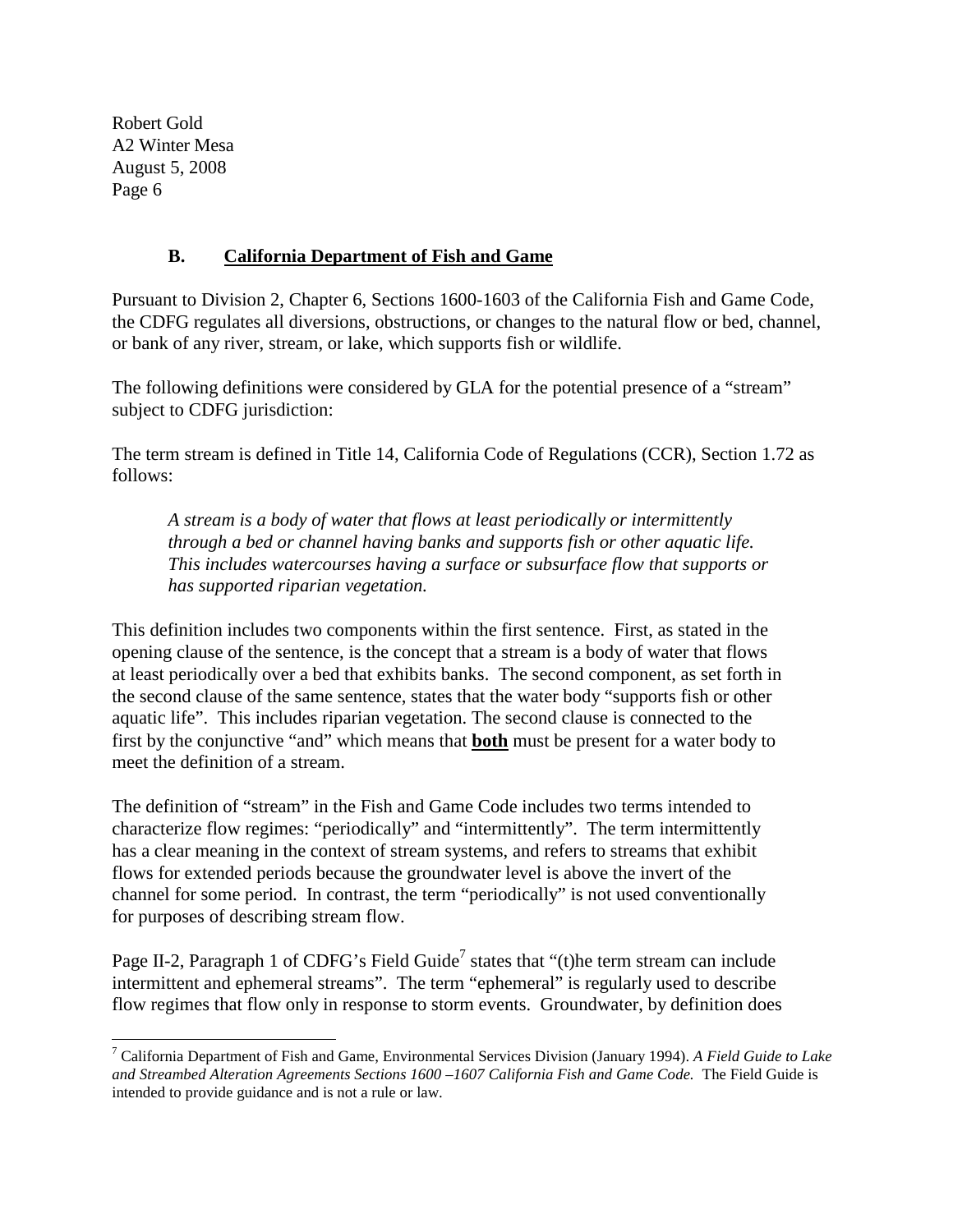not contribute to flows in ephemeral streams. None of the terms that describe flow regimes carry any indication or assumption regarding presence or absence of riparian vegetation/habitat. Ephemeral drainages can and sometimes do support limited areas of riparian vegetation such as mulefat or other facultative "riparian" species that exhibit moderate to high levels of drought tolerance.

Because the Fish and Game Code definition requires (1) periodic or intermittent flows **and** (2) the presence of aquatic organisms (including riparian habitat), the presence of aquatic organisms is the key criterion for determining whether a feature meets the Fish and Game Code definition of a stream. This will be important in evaluating the two onsite features for the presence of CDFG jurisdiction.

# **C. Malibu LCP/California Coastal Commission**

Determination of whether a particular landscape feature under the Malibu LCP requires careful evaluation of different components of the LCP: 1) the definition of "stream" provided in the definition section of the LCP, 2) LCP ESHA maps that designate specific features as "streams," and 3) the discussion of "streams" and associated land use policies on pages 81-83 of the February 2003 Malibu LCP: Revised Findings ("Revised Findings").

The Malibu LCP definition of a stream is as follows:

*STREAM - is a topographic feature that at least periodically conveys water through a bed or channel having banks. This includes watercourses having a surface or subsurface flow that supports or has supported riparian vegetation.* 

This definition generally mirrors the definition of stream from the California Fish and Game Code provided above with a few important distinctions. As shown in Table 1 below:

| Table I                                                 |                                                         |
|---------------------------------------------------------|---------------------------------------------------------|
| <b>CDFG Definition</b>                                  | <b>Malibu LCP Definition</b>                            |
| 1. A stream is a body of water that flows at least      | 1. STREAM - is a topographic feature that at least      |
| periodically or intermittently through a bed or channel | periodically conveys water through a bed or channel     |
| having banks                                            | having banks                                            |
| 2. and supports fish or other aquatic life              |                                                         |
| 3. This includes watercourses having a surface or       | 3. This includes watercourses having a surface or       |
| subsurface flow that supports or has supported riparian | subsurface flow that supports or has supported riparian |
| vegetation.                                             | vegetation.                                             |

**Table 1 1**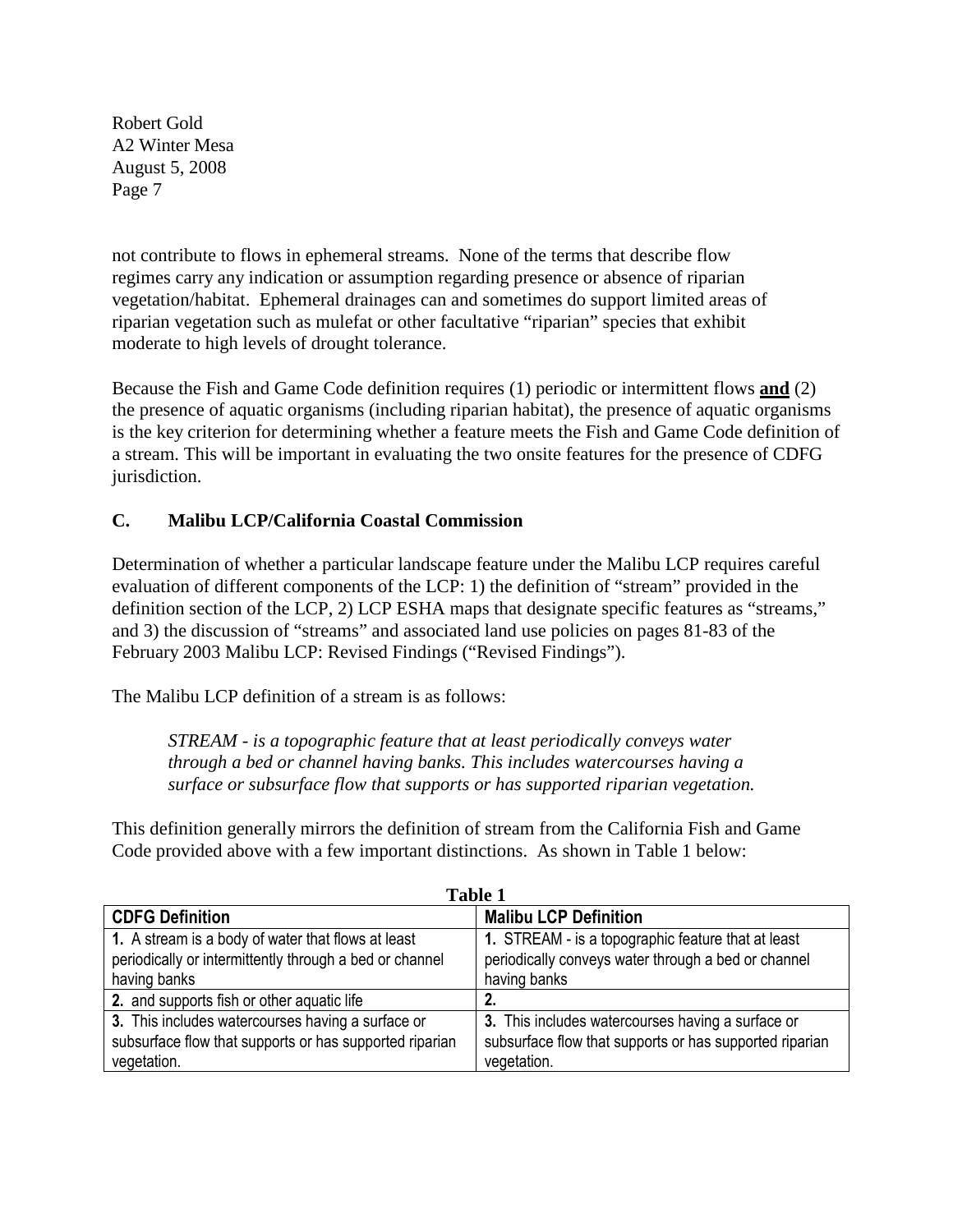The first difference is that the Malibu LCP replaces the CDFG term "body of water that flows at least periodically or intermittently" with what appears to be the more expansive phrase "is a topographic feature that at least periodically conveys water." While the CDFG definition focuses on a true body of water, the LCP definition, in the absence of guidance from the ESHA Maps and the Revised Findings could be misinterpreted to include gullies or features that convey any types of flow, no matter how minimal or infrequent. The LCP definition has to be interpreted in the total context of the LCP Revised Findings in order to properly apply the regulations of the LCP.

The second difference is that the Malibu LCP stream definition does not include CDFG's requirement that streams support fish or other [faunal] aquatic life. The CDFG definition that recognizes a stream as a "body of water" is consistent with the concept that streams can support fish or other faunal life (for example, even intermittent streams that flow for a few months, can support various species of vertebrates that exhibit an aquatic life phase such as toads and frogs as well as a suite of invertebrates such as insect larvae (e.g., dragon flies, damsel flies, midges, etc.).

The Revised Findings include language that further clarifies the intent of the LCP in defining and ultimately protecting stream. First, a major emphasis is placed on protection of streamdependent riparian habitat and while not every portion of a stream will have riparian habitat, the emphasis clearly indicates that riparian habitat is an important component of streams. Also, in discussing potential invasion by non-native species, it is recognized that streams and associated riparian habitats are characterized by "the presence of surface or subsurface water throughout much of the year", which is consistent with the CDFG definition that includes the ability to support fish and other aquatic animals and plants (i.e., riparian habitat).

#### **III. RESULTS**

# **A. Corps Jurisdiction**

# **1. Central Swale/Gully**

The central portion of the Property includes a swale-like feature that steepens into a gully as it gets closer to the coast. The bottom of the swale/gully exhibits very limited signs of flow at intermittent locations along the bottom of the gully, however much/most of the swale/gully bottom, which extends for only about 295 feet, does not exhibit signs of flow and is heavily vegetated with upland vegetation. This feature does not exhibit indicators for the presence of an OHWM as defined at 33 CFR 328.3(a). Specifically, the swale/gully does not exhibit "characteristics such as clear, natural line impressed on the bank, shelving, changes in the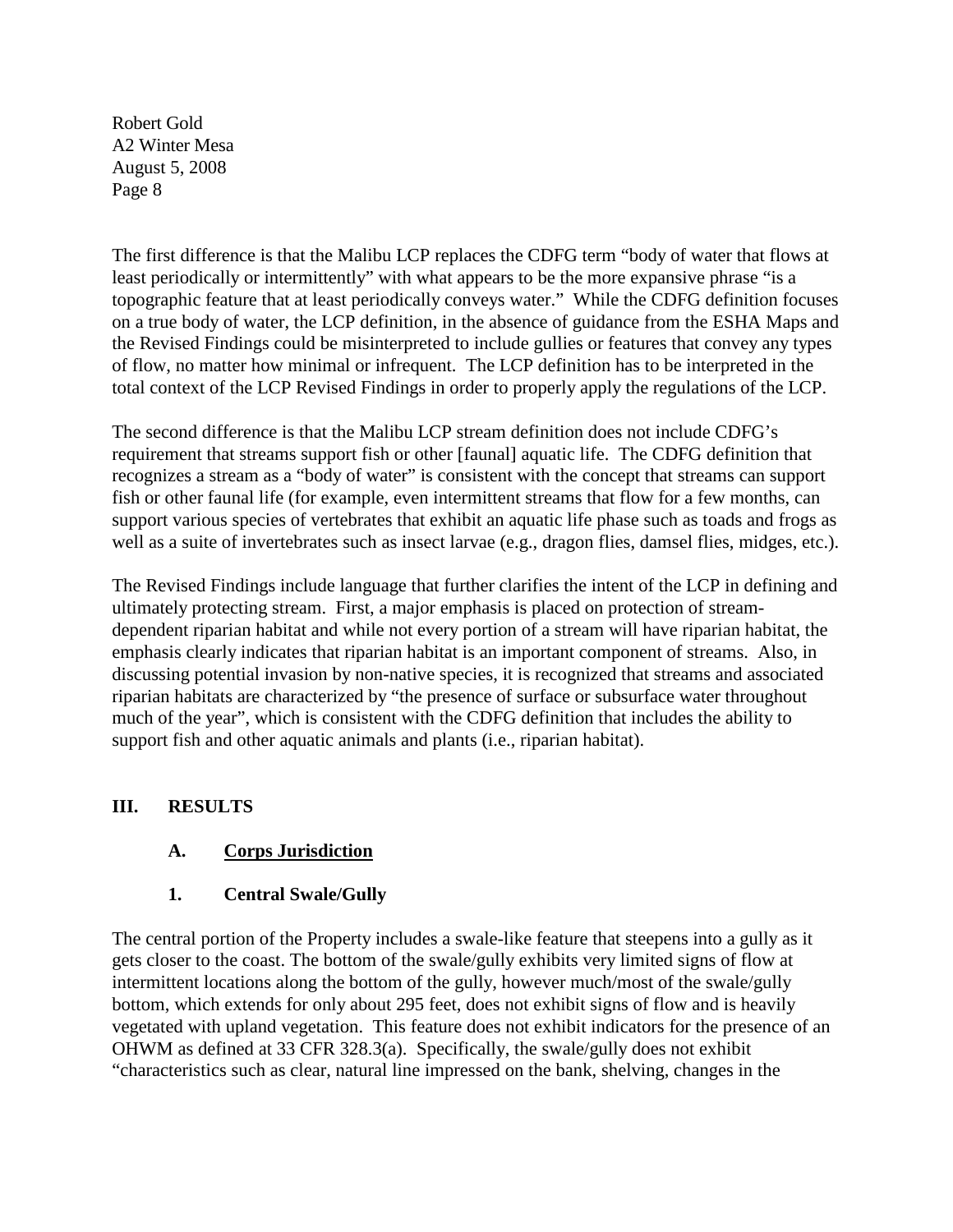character of soil, destruction of terrestrial vegetation, the presence of litter and debris, or other appropriate means that consider the characteristics of the surrounding areas."

The vegetation both on the slopes and in the gully bottom is dominated by upland shrubs typically associated with coastal sage scrub or grasslands with an understory of mostly non-native grasses and forbs. The habitat is best characterized as coastal sage scrub, or in some areas, as coastal sage scrub/grassland ecotone. The vegetation within and adjacent to the feature includes: California encelia (*Encelia californica,* UPL), Laurel Sumac (*Malosma laurina* UPL), Giant Wildrye (*Leymus condensates,* UPL), California Morning Glory (*Calystegia macrostegia,* UPL), Fennel (*Foeniculum vulgare,* UPL), and Coyote Brush (*Baccharis pilularis,* UPL). There were no wetland indicator species within the gully nor are there any common facultative/riparian species such as Mulefat (*Baccharis salicifolia,* FACW) associated with the swale/gully. Site photographs of this feature are enclosed as Exhibit 4.

The feature is most accurately characterized as a swale or erosional feature; e.g. gullies or small wash characterized by low volume and flows that are infrequent or of short duration. As noted in the Rapanos guidance above, such features are not considered "Waters of the U.S." by the Corps.

# **Westerly Swale/Gully**

The western portion of the Property includes a similar swale-like feature that rapidly steepens into a gully as it gets closer to the coast. The bottom of this swale/gully exhibits limited signs of flow at various points. Because of runoff from Bluffs Park, this swale/gully bottom, which extends for only about 240 feet, does exhibit signs of ephemeral flow. This feature does exhibit at least one indicator for the presence of an OHWM as defined at 33 CFR 328.3(a). Specifically, while the swale/gully does not exhibit "characteristics such as clear, natural line impressed on the bank, shelving, changes in the character of soil, or destruction of terrestrial vegetation, it does exhibit some vegetative litter and debris, due to local runoff. However, because of the size of the watershed, the potential flows are very ephemeral, flowing only in response to moderate to heavy rainfall.

The vegetation both on the slopes and in the gully bottom is dominated by upland shrubs typically associated with coastal sage scrub or grasslands with an understory of mostly non-native grasses and forbs. The habitat is best characterized as chaparral, coastal sage scrub, and in some areas, invasive exotic species such as castor beam (*Ricinus communis*, FACU), Laurel Sumac (*Malosma laurina* UPL), Giant Wildrye (*Leymus condensates,* UPL), California Morning Glory (*Calystegia macrostegia,* UPL), Fennel (*Foeniculum vulgare,* UPL), Coyote Brush (*Baccharis pilularis,* UPL) and ashy-leaved buckwheat (*Eriogonum cinereum*, UPL). There was one potential riparian species, which, under the proper circumstances, can indicate the presence of a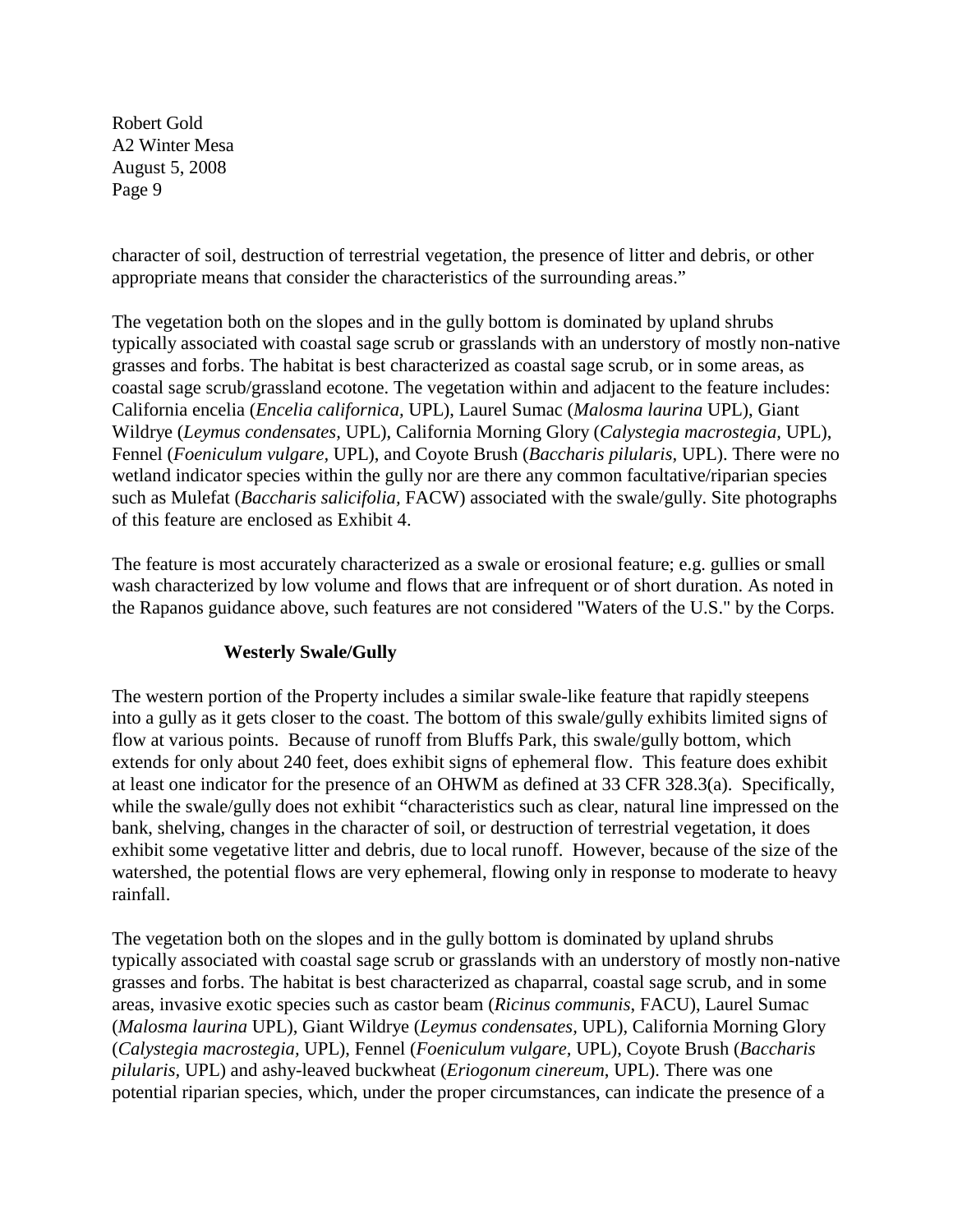wetland or stream flow. It is located on the slope in the upper portion of the swale, before it steepens into a gully. At this location, an arroyo willow (*Salix lasiolepis*, FACW) was observed. However this single clump of willow does not account for a predominance of the vegetation, which is clearly upland in character.<sup>8</sup> Site photographs of this feature are enclosed as Exhibit 4.

The location of the willow on the slope - i.e. not in the gully bottom – is best explained by the phreatophytic<sup>9</sup> character of willows, which in such settings are dependent on a perched water condition as opposed to a stream flows, which in this setting are so ephemeral as to not be capable of supporting willows or other riparian species that need between to four and six feet of water per year.<sup>1</sup>. The distance of the willow to the bottom of the gully, combined with the complete absence of other vegetation, indicative of stream flow, prompted discussion with the project geotechnical consultant, who confirmed the presence of pourous terrace formations that trap lenses of subsurface water or soil moisture at the terrace formation/bedrock interface.<sup>10</sup> Because the arroyo willow, is a phreatophyte, capable of extending its roots to obtain subsurface water, combined with very limited flow in the gully, it is presumed that the willow is supported by these perched water conditions as opposed to any nominal flows in the gully.

The feature is most accurately characterized as a swale or erosional feature; e.g. gullies or small wash characterized by low volume and flows that are infrequent or of short duration. As noted in the Rapanos guidance above, such features are not considered "Waters of the U.S." by the Corps.

# **B. CDFG Jurisdiction**

# **1. Central Swale/Gully**

As noted above, for Corps jurisdiction, the Central swale/gully exhibits only limited signs of ephemeral flow. More importantly there is no evidence that surface water is present for sufficient duration to provide even minimal support for fish, other stream-dependent vertebrates such as mammals or amphibians, or invertebrates including aquatic insects (e.g., water striders, water boatmen, back swimmers, toe biters, or varieties of beetles) or insects that exhibit an aquatic larval form (e.g., dragonflies, mayflies, damselflies, or mosquitoes). In addition, the swale/gully supports no wetland or riparian vegetation of any kind. Rather the swale/gully supports only

<sup>1</sup>  $8$  It is likely that the willow, which is in the portion of the swale that does not exhibits indicators of flow that it is tapped into subsurface water as willows are documented phreatophytes.

<sup>&</sup>lt;sup>9</sup> Phreatophytes are species that extend roots to the groundwater table. Willows such as the arroyo willow on this site is widely recognized as as phreatophyte. See for example: Moore, Julie, James King, A.S. Bawazir, and T.W. Samis, 2000 (updated 2004). *A Bibliography of Evapotranspiration with Special Emphasis on Riparian Vegetation:*  New Mexico Water Resource Institute*.* http://wrri.nmsu.edu/publish/miscrpt/m28/m28.pdf

<sup>&</sup>lt;sup>10</sup> Pers. Com. Andi Culbertson and Eldon Gath, August 4, 2008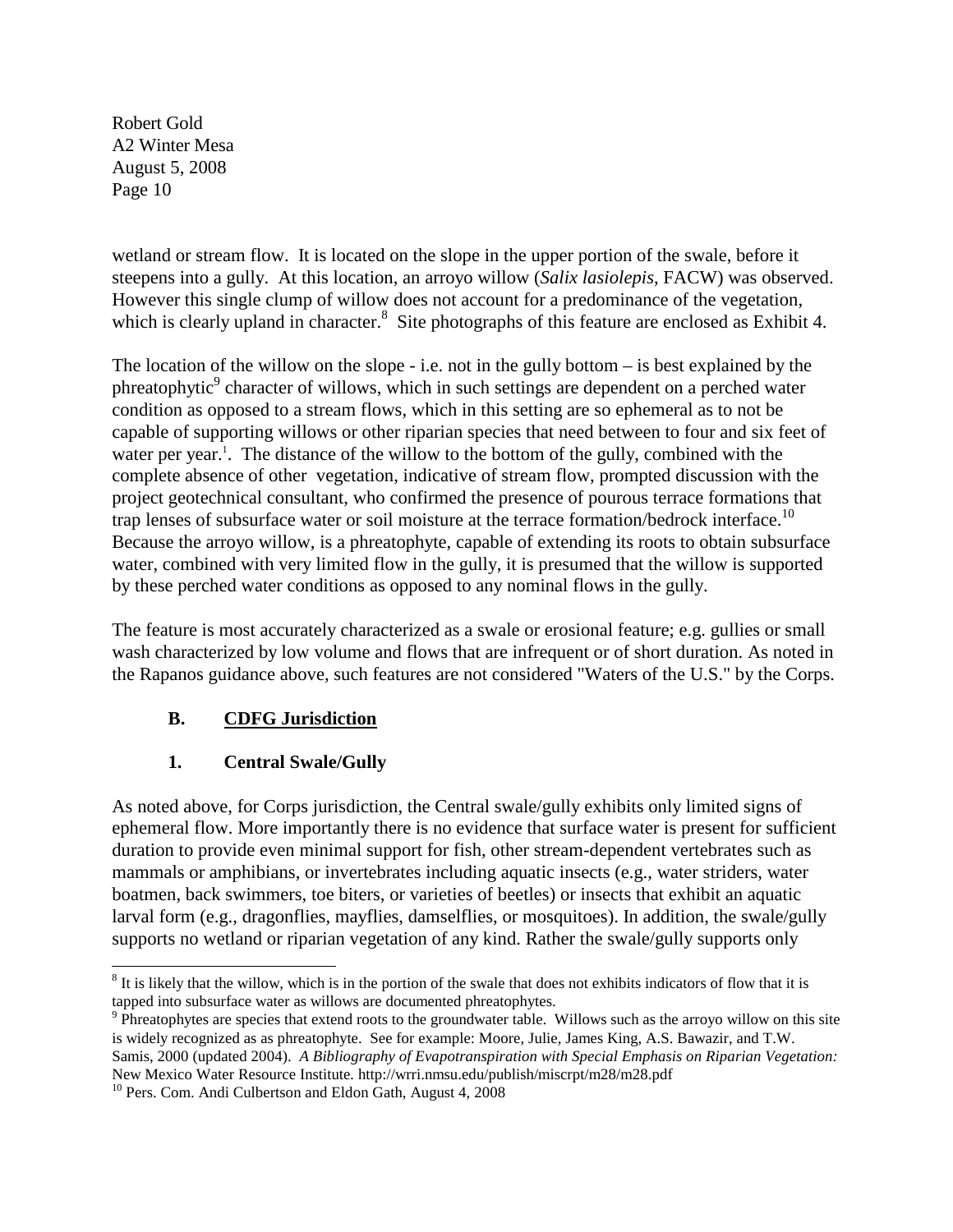upland vegetation including: California encelia (*Encelia californica,* UPL), Laurel Sumac (*Malosma laurina* UPL), Giant Wildrye (*Leymus condensates,* UPL), California Morning Glory (*Calystegia macrostegia,* UPL), Fennel (*Foeniculum vulgare,* UPL), and Coyote Brush (*Baccharis pilularis,* UPL). Site photographs of this feature are enclosed as Exhibit 4. Given these characteristics, the swale/gully does not meet CDFG's definition of a stream due to the absence of or potential to support any aquatic organisms or riparian habitat. This conclusion receives additional support from stream mapping performed by CDFG in northern California for purposes of managing fisheries habitat. For this application, CDFG "considers only solid blue line streams when determining stream order...on the USGS 1:24,000 topographic map[s]."<sup>11</sup> As such, small swales, gullies and ravines such as on the Property are not considered "streams" by CDFG.

# **2. Westerly Swale/Gully**

The westerly swale/gully receives limited runoff from Bluffs Park located immediately to the north and northwest, as storm water is conveyed along the adjacent road and picked up in a storm drain and discharged to the upper portions of the gully. Flows are ephemeral, only occurring in direct response to rainfall. The ephemeral hydrologic regime of the western swale/gully, as for the central swale/gully already discussed, is so brief that it is not capable of supporting aquatic organisms of any kind. Furthermore, the swale supports a predominance of upland vegetation with only one small individual clump of willow in the upper portions of the swale/gully, above where at least some sign of flow becomes evident (i.e., presence of litter and debris).

The habitat is best characterized as chaparral, coastal sage scrub, and in some areas, invasive exotic species such as castor beam (*Ricinus communis*, FACU), Laurel Sumac (*Malosma laurina*  UPL), Giant Wildrye (*Leymus condensates,* UPL), California Morning Glory (*Calystegia macrostegia,* UPL), Fennel (*Foeniculum vulgare,* UPL), Coyote Brush (*Baccharis pilularis,*  UPL) and ashy-leaved buckwheat (*Eriogonum cinereum*, UPL). As discussed in detail above under Corps jurisdiction, there is one potential riparian indicator species within the upper portion of the swale; however, as noted in the above discussion, the willow in this context is dependent upon perched subsurface water and not stream flow and is not an indicator of stream-like conditions.

Given these characteristics, the westerly swale/gully does not meet CDFG's definition of a stream due to the absence of or potential to support any aquatic organisms or riparian habitat. As noted for the central swale/gully, this conclusion receives additional support from stream mapping performed by CDFG in northern California for purposes of managing fisheries habitat. For this

1

<sup>&</sup>lt;sup>11</sup> http://www.krisweb.com/stream/stream\_order\_kris.htm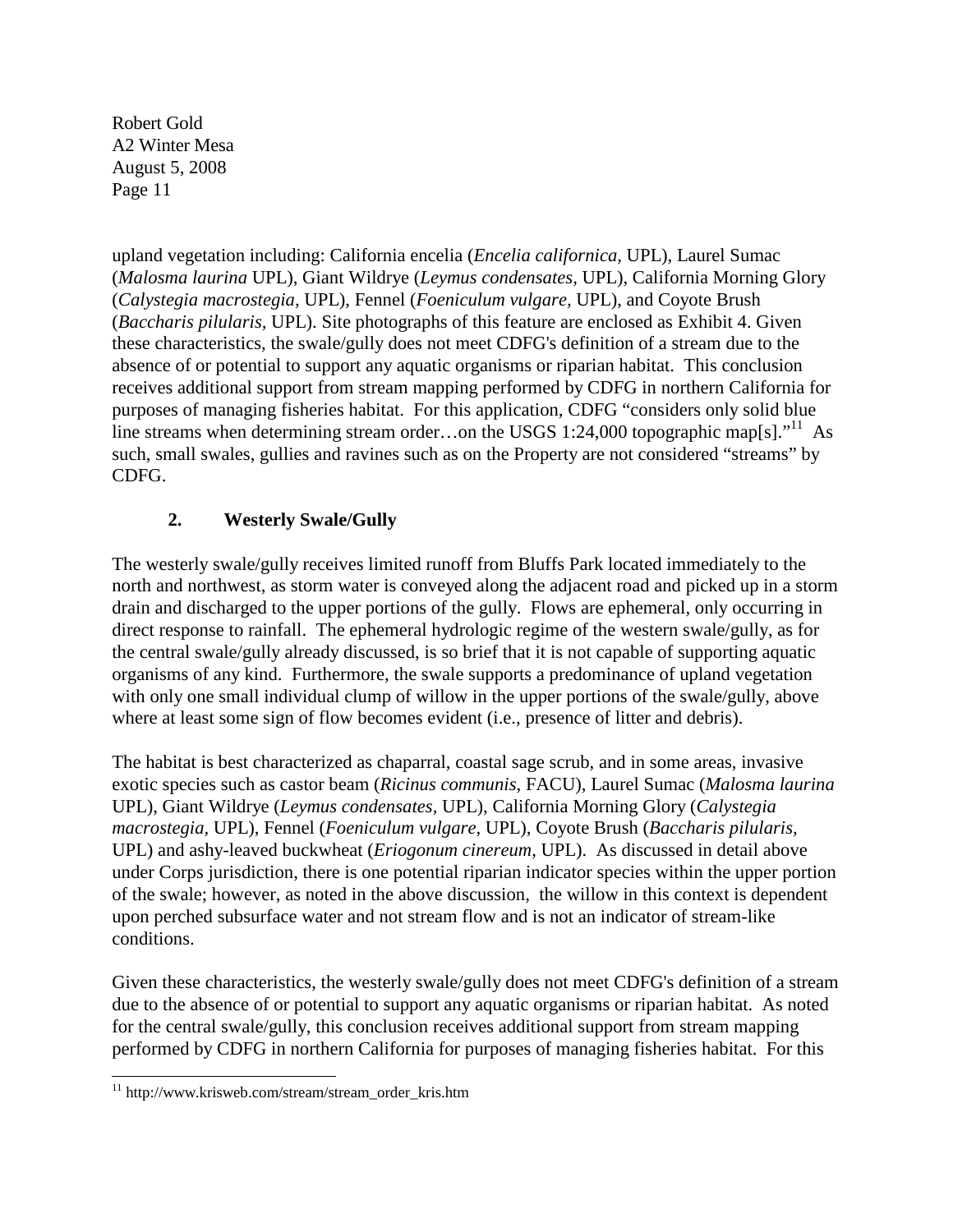application, CDFG "considers only solid blue line streams when determining stream order…on the USGS 1:24,000 topographic map[s]."<sup>12</sup> As such, small swales, gullies and ravines such as on the Property are not considered "streams" by CDFG.

# **C. Malibu LCP/Coastal Commission**

# **1. Central Swale/Gully**

As noted above, the Central Swale/Gully does not exhibit an OHWM and in accordance with the Corps' Rapanos guidance, would not be considered a water of the United States. Similarly, this feature does not meet CDFG's definition of a stream as it lacks clearly defined bed, banks, and channel and importantly, exhibits no potential for supporting any forms of aquatic life, either animals or plants.

Also as noted above, when considered in the appropriate context, the LCP definition of a "stream" is easily interpreted, and it is clear that while the gully is a "topographic feature" it is not a feature that exhibits consistent characteristics of a stream, including bed, banks, or channel over its short (< 300-foot length). In the context of the LPC, it is also important to note that this topographic feature was not mapped on the City's ESHA Map 3, which while including mostly significant stream systems (e.g., Malibu Creek) also includes other, much larger ephemeral drainages that support riparian vegetation. This is significant since the Property was the subject of Commission attention in connection with an earlier project for a corporate retreat in the mid 1980s. Based on the lack of inclusion within the LCP as a mapped "stream" and the lack of a bed, bank and channel, combined with the inability of this feature to support aquatic animal or plant life, the feature would not be considered a stream. This conclusion is supported by the Revised findings, which stress the function of riparian habitat associated with streams as well as the ability to support aquatic wildlife based on the presence of water that is present for extended periods. The following explanation is offered in further support of this interpretation.

The Revised Findings with respect to Stream Protection conclude that "that the Malibu LIP conforms with and is adequate to carry out the stream protection policies (Policies 3.32-3.35 of the Land Use Plan." In reaching this conclusion, the Commission discussed Chapter 4.5 of the LIP, which "requires that new development provide a buffer of no less than 100 feet from *the outer edge of riparian vegetation, or from the outer edge of the stream bank where riparian vegetation is not present."* (Emphasis added) By requiring that a buffer zone for new development adjacent to a stream be measured from either "the outer edge of riparian vegetation" or "the outer edge of the stream bank where riparian vegetation is not present" the LCP requires a

<sup>1</sup> <sup>12</sup> http://www.krisweb.com/stream/stream\_order\_kris.htm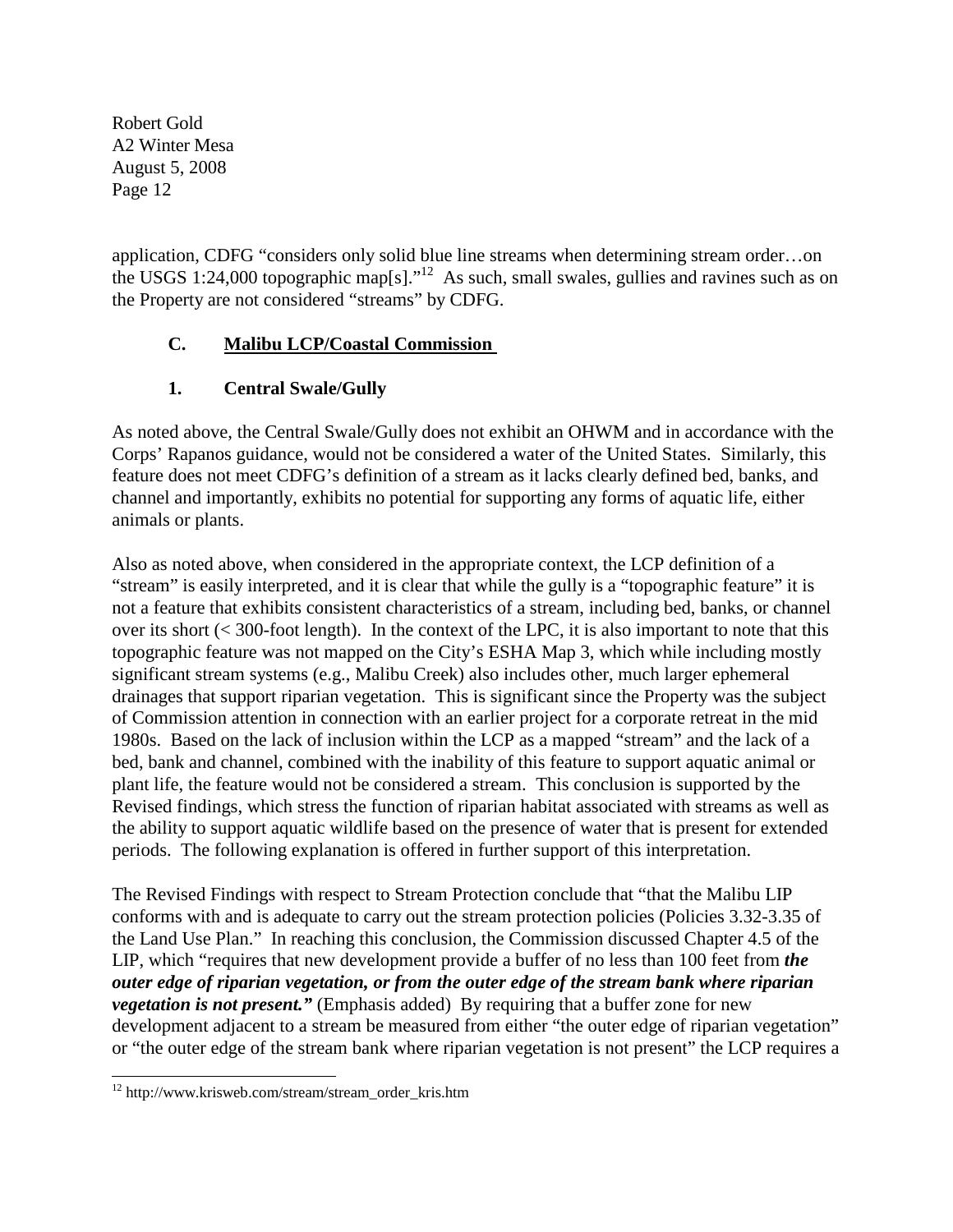feature to either have riparian vegetation or a stream bank in order to be defined as a stream. Neither the central nor western gully has either riparian vegetation or stream banks. Therefore neither can be defined as streams pursuant to the LCP. In addition, the Property is specifically mentioned in both the City of Malibu LUP and LIP. Chapter 2.78 of the LUP discusses contemplated uses of the Property and the zoning maps and the LIP designate the Property has the only mapped Planned Development Zone in Malibu. It is particularly significant that the Property was extensively scrutinized during the draft and certification of the LCP without the designation of either the central or western gullies as streams or ESHA. This intense scrutiny further supports the conclusion that neither of these features meets the definition of a stream contained in the LCP. Finally, as noted under the discussion of CDFG jurisdiction above, this feature falls well below the minimum threshold used by CDFG for defining streams.

#### **2. Westerly Swale/Gully**

As discussed above, under CDFG jurisdiction, the Westerly Swale/Gully receives offsite runoff from the adjacent Bluff Park, such that approximately 135 feet from the top of the swale, incision is visible in the gully bottom, and it is evident that water flows during storm events. Because of the steepness of the gully and the characteristics of the watershed, flow only occurs during actual storm events and likely stop within minutes of the cessation of rainfall. From where incision is evident in the gully bottom, indicators for the presence of bed, bank and channel are at least minimally present; however, it is not clear that this is sufficient to make a determination that a stream is present under the LCP's definition. As noted for the Central Swale/Gully, the Westerly Swale/Gully was not mapped on the City's ESHA Map 3, which while including mostly significant stream systems (e.g., Malibu Creek) also includes other ephemeral drainages. Consistent with the discussion in the subsection immediately above addressing previous site reviews, it is important to note that the area immediately to the west of the Property is Mapped as ESHA on the City's ESHA Map 3 and the decision not to include the western gully on the ESHA map indicates that the issue of whether or not the western swale contains a stream or is ESHA has been addressed.Based on the lack of inclusion within the LCP as a mapped "stream" and the inability of this feature to support aquatic animal or plant life, the feature should not be considered a stream. This conclusion is also supported by the Revised Findings, which stress the function of riparian habitat associated with streams as well as the ability to support aquatic wildlife based on the presence of water that is present for extended periods. Finally, as noted under the discussion of CDFG jurisdiction as well as the Central Swale/Gully, this feature falls well below the minimum threshold used by CDFG for defining streams.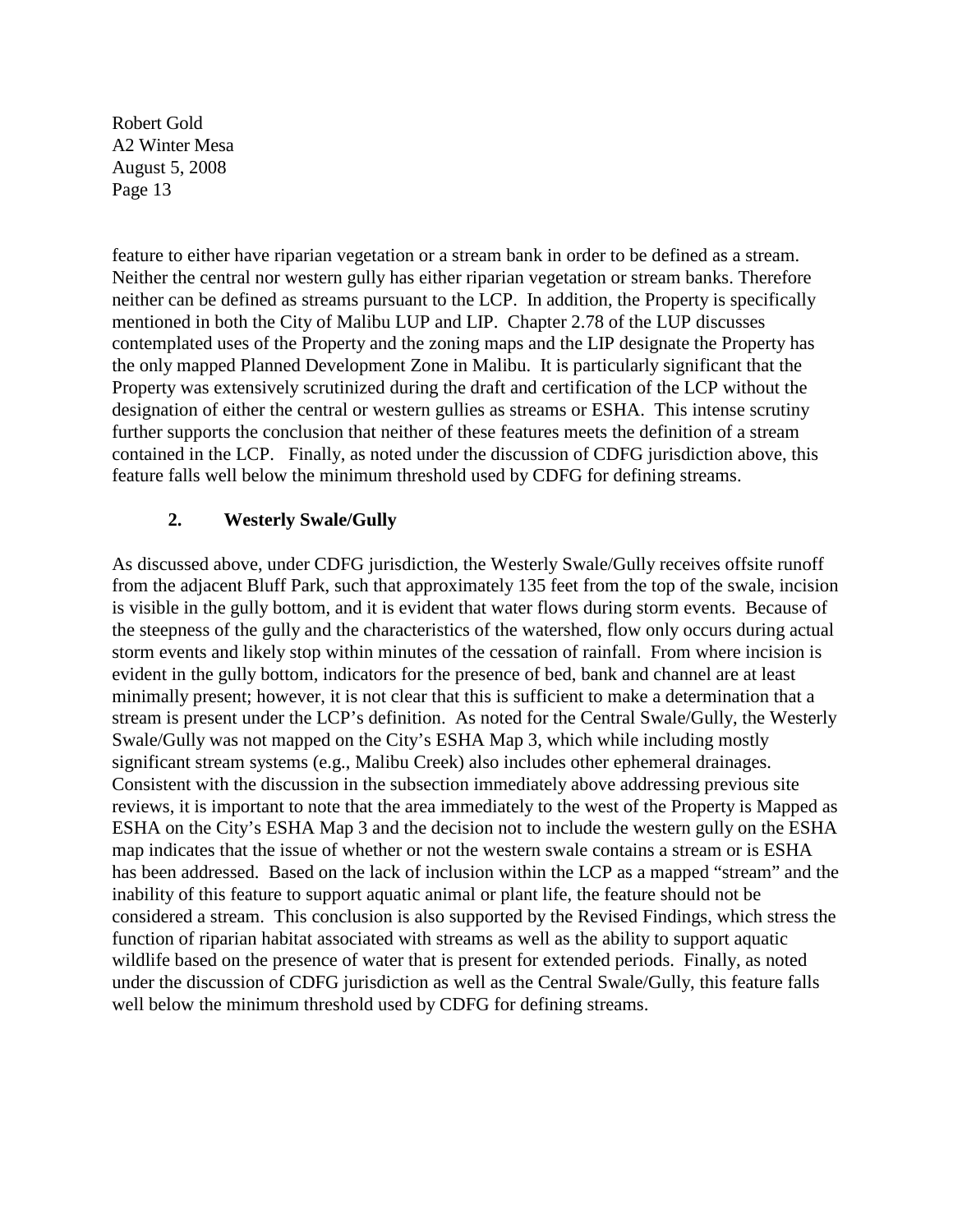#### **IV. DISCUSSION**

Both the Corps and CDFG provide reasonably clear definitions of what is required for the presence of a stream or watercourse that is subject to regulation under the Clean Water Act and California Fish and Game Code, respectively. In his written opinion on Rapanos, Justice Scalia concluded that under the Clean Water Act, the phrase "waters of the United States" includes only those relatively permanent, standing or continuously flowing bodies of water "forming geographic features" that are described in ordinary parlance as "streams" as defined in Webster's New International Dictionary.<sup>13</sup>

The majority's use of the term "forming geographic features" is similar to the Malibu LCP phrase "is a topographic feature" in defining what a stream is and is not. In addition, the use of these two phrases appears to be consistent with the "streams" mapped on the LCP ESHA Maps, which are generally limited to streams that in fact are considered streams in ordinary parlance. Furthermore, the language addressing streams in the Revised Findings is very consistent with this concept of a stream, both of which require the ability to support aquatic wildlife or (at a minimum) riparian habitat in order for a "geographic" or "topographic" feature to be defined as a stream.

Given these considerations, it is GLA's opinion that the Central and Westerly Gullies on the Property are not streams under the LCP and that the proposed project, which proposes full avoidance of these features, exhibit no potential to affect streams as defined by the Corps; CDFG; or in the LCP, including the associated ESHA Maps and discussed in the Revised Findings.

If you have any questions about this letter report, please contact Tony Bomkamp at (949) 837- 0404 ext. 41.

Sincerely,

GLENN LUKOS ASSOCIATES, INC.

Tony Bondarof

Tony Bomkamp Regulatory Specialist

<sup>-</sup><sup>13</sup> Rapanos et ux., et al v. United States Nos. 04-1034 and 04-1384. United States Supreme Court, argued February 21, 2006, decided June 19, 2006, p 1.